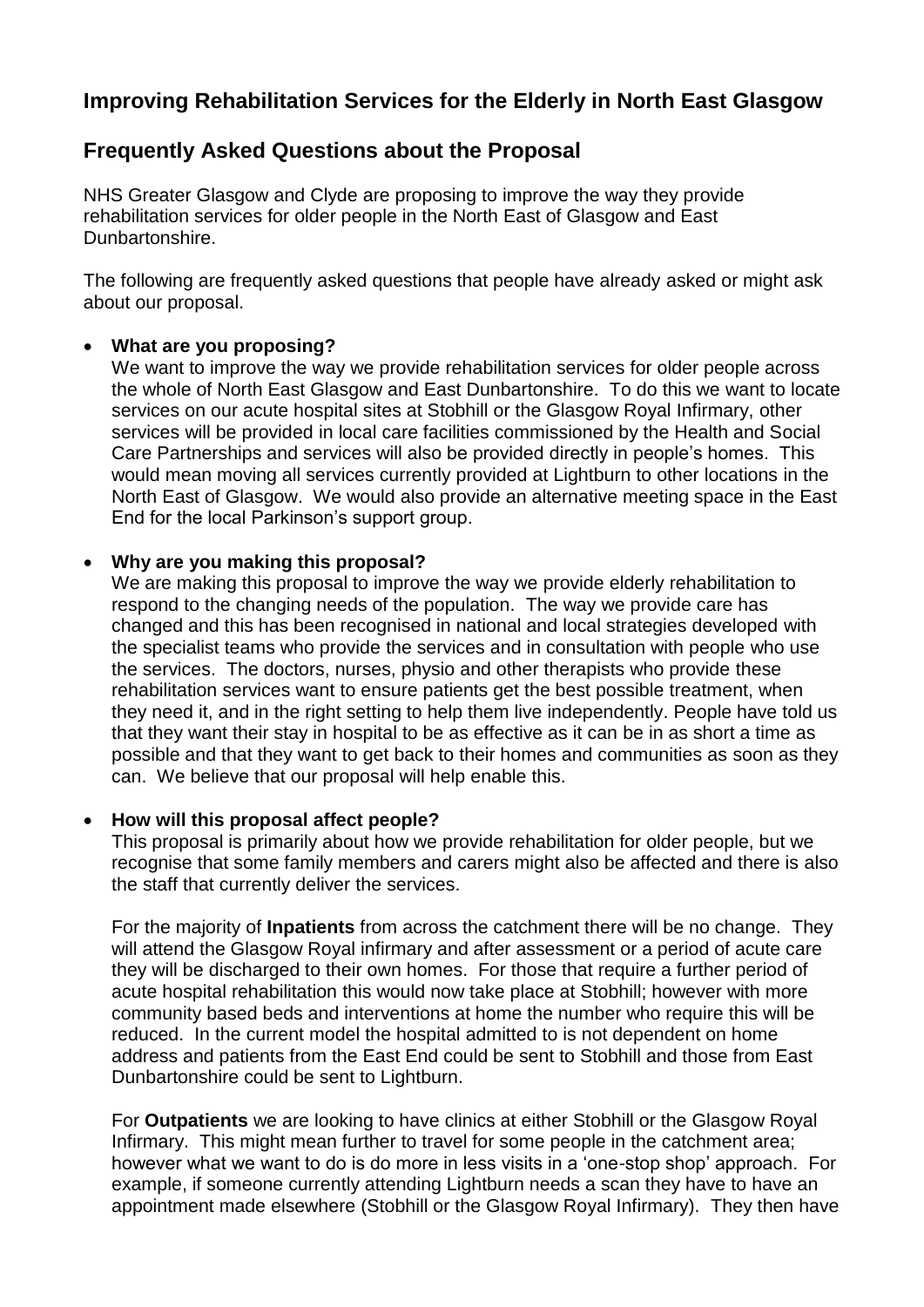to attend that appointment then make another back a Lightburn to review the results with the team there, which all in could take several weeks. If the clinic was at Stobhill then there is often the ability to have investigations done and reviewed on the same visit, meaning less appointments and being able to start treatment much sooner. This scenario would also apply to having the **Day Hospital** on an acute site.

For **Carers** and **Family** it might mean, dependant on where they stay, having to travel further to support someone to an appointment or to visit them in hospital. However, we have described that we want the length of stay in an acute hospital to be shorter and that we want to do more using a 'one-stop shop' approach. This would mean that there would be less overall journeys to and from hospital as we want to provide more services in people's local communities and directly within their homes. In addition, when we [surveyed visitors](http://www.nhsggc.org.uk/media/239781/ne-rehab-public-event-visitor-travel-survey-poster-draft-01-25-oct-2016.pdf) we found that often they don't live locally and the majority don't use public transport.

If the proposal was to proceed, then of the **Staff** who are currently delivering the services at Lightburn would be supported to find them a similar roles elsewhere within the organisation. We'll also work with the HSCP to see if there can be alternative local jobs for current staff.

## **What is elderly rehabilitation?**

[Elderly rehabilitation](https://www.youtube.com/watch?v=4U9nl4pk1xI) caters for the needs of older people who have suffered an injury or are recovering from an illness. The goal of rehabilitation is to help people get as near to their previous level of function and wellbeing. This will involve assessment of each individual's ability and needs before implementing therapy to address these needs and help them adapt to any change in circumstance. This might be by increasing a person's mobility, or with everyday things such as personal care to eating and drinking with the goal being to help older people live as independently as possible.

## **What is acute hospital based rehabilitation?**

Acute hospital based rehabilitation is when a patient has had treatment for their injury or illness, but still requires a period of rehabilitation in an acute hospital with access to the services they provide. For example this might mean a person can start their rehabilitation, but might need scans or other investigations as part of their ongoing recovery and if not on an acute site this would mean being transported to another site.

## **What are intermediate care and community rehabilitation beds?**

[Intermediate care](https://www.youtube.com/watch?v=nIyltXgQ6rw) is when, usually following a period of acute hospital care, a patient is not quite ready to return to their own home and still requires rehabilitation as an inpatient. However, they don't need the support and services of an acute hospital and instead can access community rehabilitation beds in modern local care home commissioned by the Health and Social Care Partnership. These modern facilities provide single ensuite rooms where patients can focus on reablement in setting that is more homely than a hospital. These beds can also be used to prevent people having to be admitted to an acute hospital.

## **What is reablement**

Reablement is a form of rehabilitation usually delivered in the intermediate care setting. It focuses on practical tasks and activities of daily living such as washing, dressing and cooking etc. to help patients develop the confidence to be able to carry them out independently at home.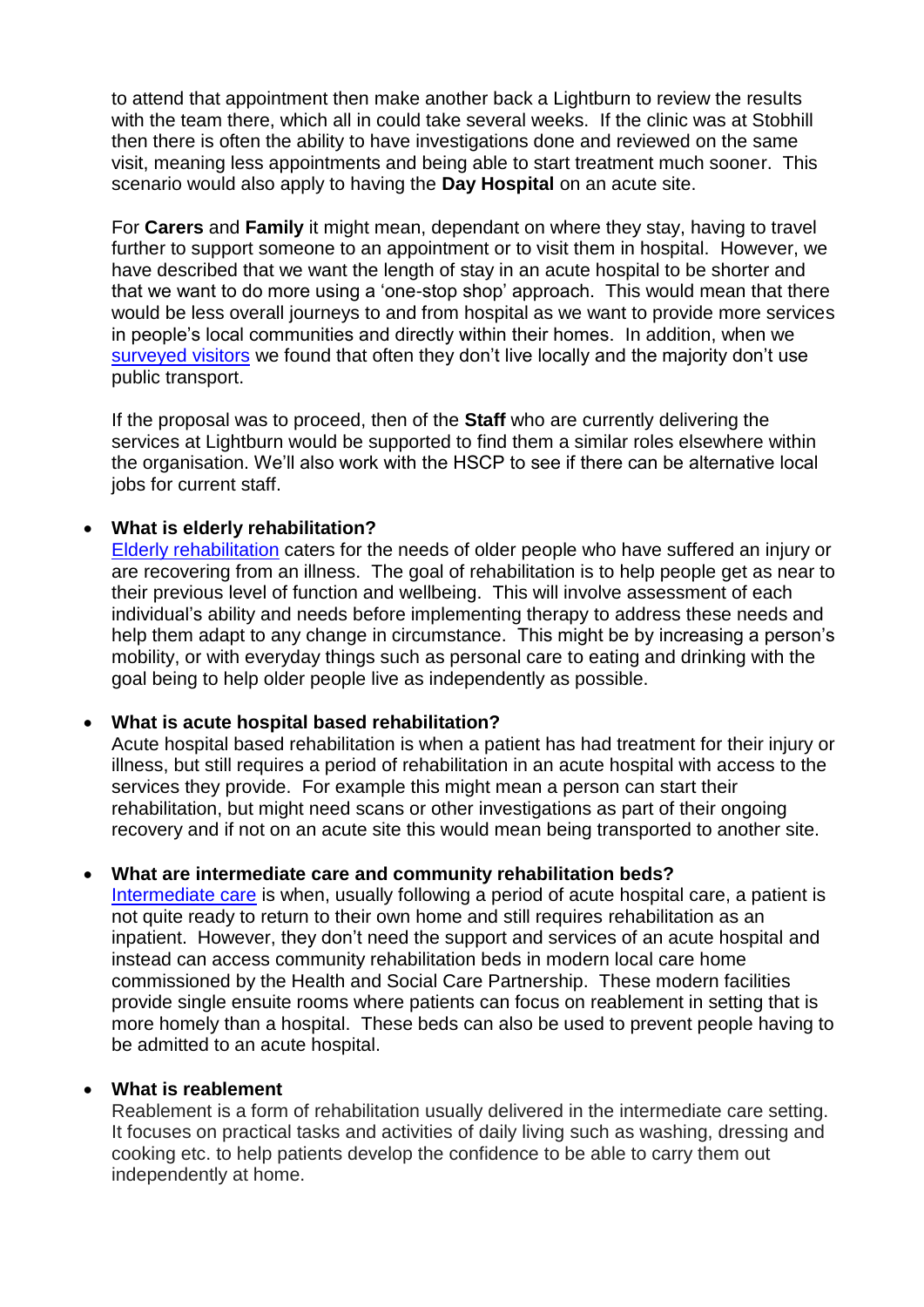## **What is acute care and an acute hospital?**

Acute care is when a patient receives active but short-term treatment for a severe injury or episode of illness, an urgent medical condition, or during recovery from surgery. Acute hospitals are usually larger sites that have a wide-range of specialties and services to provide care for people who are acutely unwell or have more complex recovery needs.

## **What would happen to the Lightburn Hospital site?**

If the services are transferred other sites then the Lightburn Hospital site will close. Beyond this there are no other plans for the site or what would happen to it.

## **How will access and transport affect people?**

For this proposal, the [Stakeholder Reference Group](http://www.nhsggc.org.uk/get-in-touch-get-involved/inform-engage-and-consult/improving-rehabilitation-services-for-the-elderly-in-north-east-glasgow/stakeholder-reference-group/) identified that access and transport will have the biggest impact on some carers and family members as most patients will be transported by ambulance services. As part of the initial engagement then as part of the consultation we looked at [travelling by both car and public transport](http://www.nhsggc.org.uk/media/240939/ne-rehab-services-consultation-travel-comparison-summary-v1-feb-2017.pdf) from across the whole catchment area to each of the hospital sites and several of the care homes. Dependant on where someone was travelling from and where they are travelling to could mean either an increase or decrease in their journey time. The greatest impact would be on those who use public transport travelling from the East End of Glasgow to Stobhill hospital. However, as we have described elsewhere we want to reduce the length of time people spend as an inpatient or do more in less visits for outpatients. So although some people might have to travel further they will do so less often.

## **What are the new models of Community Rehabilitation?**

There are two models of community rehabilitation, Intermediate Care described earlier plus there is a [Community Rehabilitation Team.](https://www.youtube.com/watch?v=VV-PXmZSOu4) This is a multidisciplinary team that includes physio and occupational therapists who provide rehabilitation and reablement directly within people's homes. This can provide people with support and confidence to live independently at home and can prevent a hospital admission.

## **What are the financial implications for the beds in care homes?**

There is no charge to inpatients undergoing assessment or treatment in Intermediate Care beds. This can last up to four weeks and if the outcome is that someone is no longer able to return to their own home the rehabilitation team will work with Social Services, family and carers to look at a permanent placement in a care home. When this occurs there will be means testing.

## **What is a Day Hospital?**

The Day Hospital model has changed significantly in the last few years to provide intensive rehabilitation and more focussed and specialised healthcare to individuals who require those services but are able to return to their homes overnight. The more traditional model was often seen to be more social and although we recognise that isolation can be an issue for many elderly people we want to deliver a service that provides rapid progress through treatment so that people can remain at home independently. To do this we want to locate our Day Hospitals on acute site with access to the service required and we work with partners in the community and voluntary sector to look at other solutions and services to reduce isolation.

## **How did you develop the options you are proposing?**